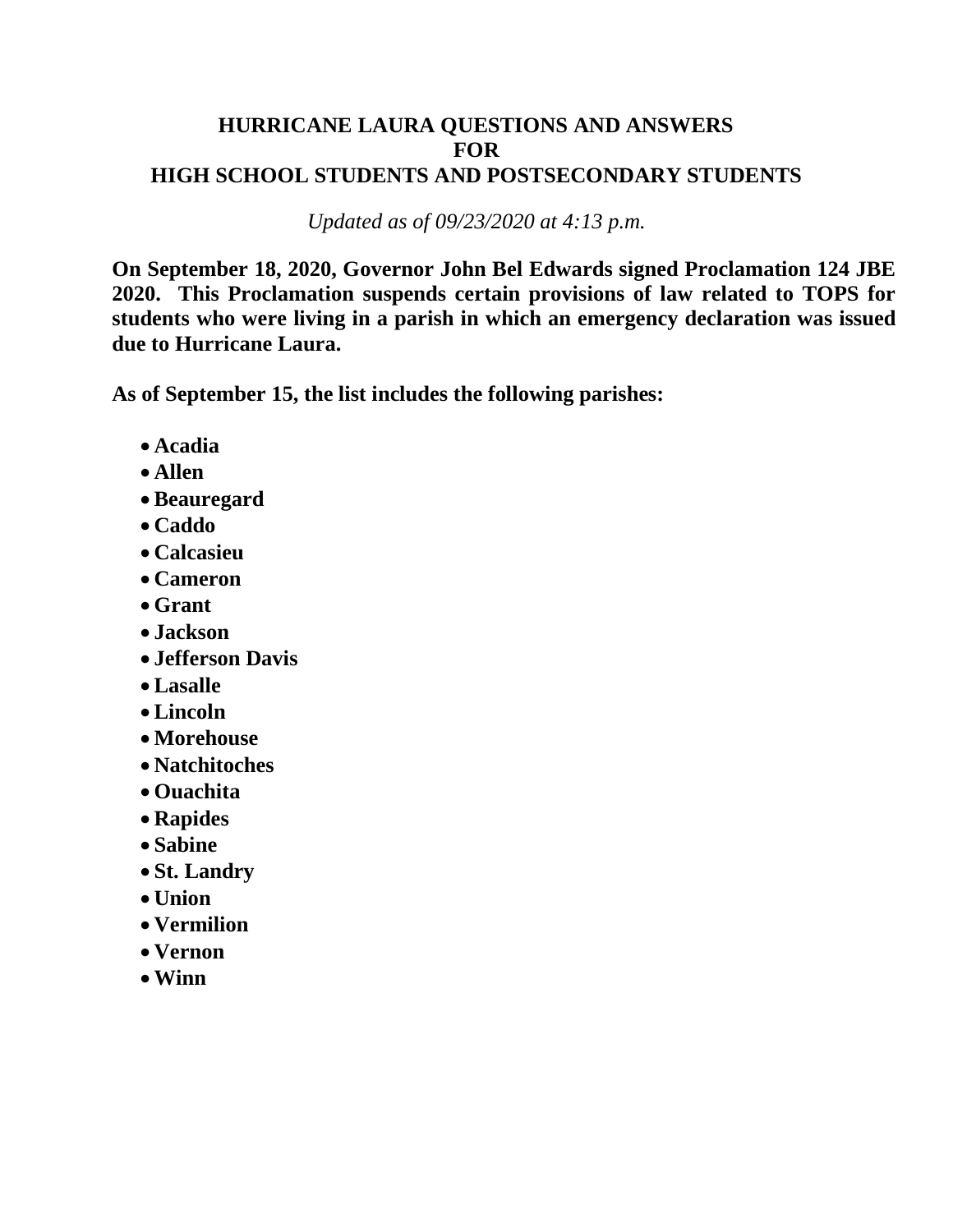# **High School Graduates of 2020**

# **The deadline for achievement of a qualifying score on the ACT or SAT when the ACT or SAT testing site has closed due to the effects of Hurricane Laura or due to actions taken to mitigate the spread of COVID-19.**

 **1. I was scheduled to take the ACT on September 12, but my test site was closed because it was damaged in Hurricane Laura. I am unable to schedule a test by September 30. Does this mean I won't qualify for TOPS?**

 The Governor's Proclamation has suspended the September 30 deadline, so you do not have to achieve a qualifying score by that date. However, graduates of 2020 are encouraged to register for an ACT test that occurs on or before December 31, 2020.

### **2. I was scheduled to take the ACT in September, but the test site was closed because of COVID- 19, and I am unable to schedule another test this month. Will I have an opportunity to qualify for TOPS on a later test**?

 The Governor's Proclamation has suspended the September 30 deadline, so you do not have to achieve a qualifying score by that date. However, graduates of 2020 are encouraged to register for an ACT test that occurs on or before December 31, 2020.

 NOTE: The above deadline applies to 2020 high school graduates ONLY. Graduates of 2021 have until April 30, 2021, to achieve a qualifying score on the ACT.

### **3. I already have a qualifying ACT score. If I take the ACT again before December 31, will I be evaluated for a higher award level than what I've already been awarded?**

Yes. Once LOSFA receives a new ACT score, your award eligibility will be re-evaluated, and if you are eligible for a higher award level, your award will be upgraded.

### **Current High School Students**

- **The requirement that students must live in Louisiana and complete their last four (4) semesters at a Louisiana high school or that their parents must reside in Louisiana for the 24 months preceding high school graduation.**
- **The requirement that a student score a minimum of 23 on the ACT to receive the Opportunity Award if they graduate from an out of state high school.**
- **The requirement that a student begin a home study program no later than the**  end of their 10<sup>th</sup> grade year.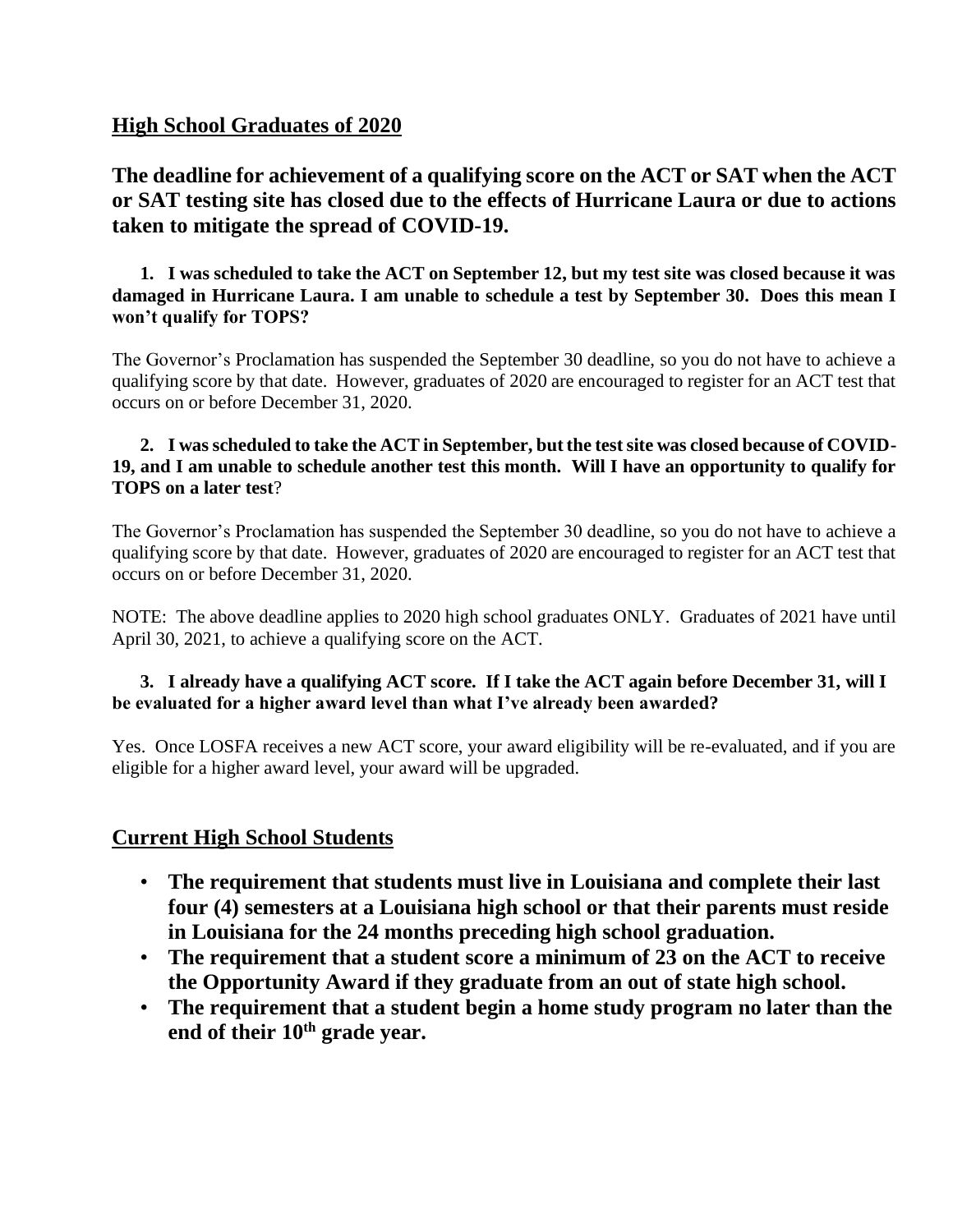#### **1. I am a high school senior, and we went to Texas to evacuate from Cameron Parish, and now I'm going to school in Texas. Does this mean I will not be able qualify for TOPS?**

 The Governor's proclamation has suspended the requirement that you live in Louisiana and complete your last 4 semesters of high school in Louisiana. The proclamation also suspends the requirement that you complete the TOPS core curriculum. It also suspends the requirement that you must have a higher ACT score if you have to stay in Texas for your entire senior year and graduate from a Texas high school.

#### **2. I was a senior in high school in a parish that was severely impacted by Hurricane Laura. My parents have decided to home school me now. Will I still be able to qualify for TOPS?**

Yes. The Governor's proclamation has suspended the requirement that you begin a home study program no later than the end of your tenth-grade year.

# **College Students**

- **The annual hours requirements**
- **The steady academic progress requirements**
- **The minimum grade point average requirements**
- **The deadlines requiring that a student whose award is suspended for failure to meet the grade point average requirements must bring his grade point average up to that required in the applicable statute within a specified time period**
- **The requirement that one semester of TOPS eligibility be reduced for each semester attended full time at an out of state institution.**

### **1. Is there anything I need to do to guarantee my TOPS award is not cancelled?**

If your FAFSA indicates that you lived in a parish for which a disaster was declared by FEMA, or if you were attending SOWELA, you will receive an automatic exception to this requirement.

### **2. Do I need to file a request for exception if I withdraw this semester or if I don't earn 24 hours?**

If your FAFSA indicates that you lived in a parish for which a disaster was declared by FEMA, or if you were attending SOWELA, you will receive an automatic exception to these requirements.

### **3. Do I lose a semester of TOPS because I had to withdraw?**

It depends on whether the 14<sup>th</sup> school day has passed, and if so, whether your school issues a TOPS refund. Your school will determine whether it will issue a TOPS refund or any other type of refund. If you withdraw on or before the 14<sup>th</sup> class day, your TOPS Award will not be paid and you will not lose a semester of TOPS.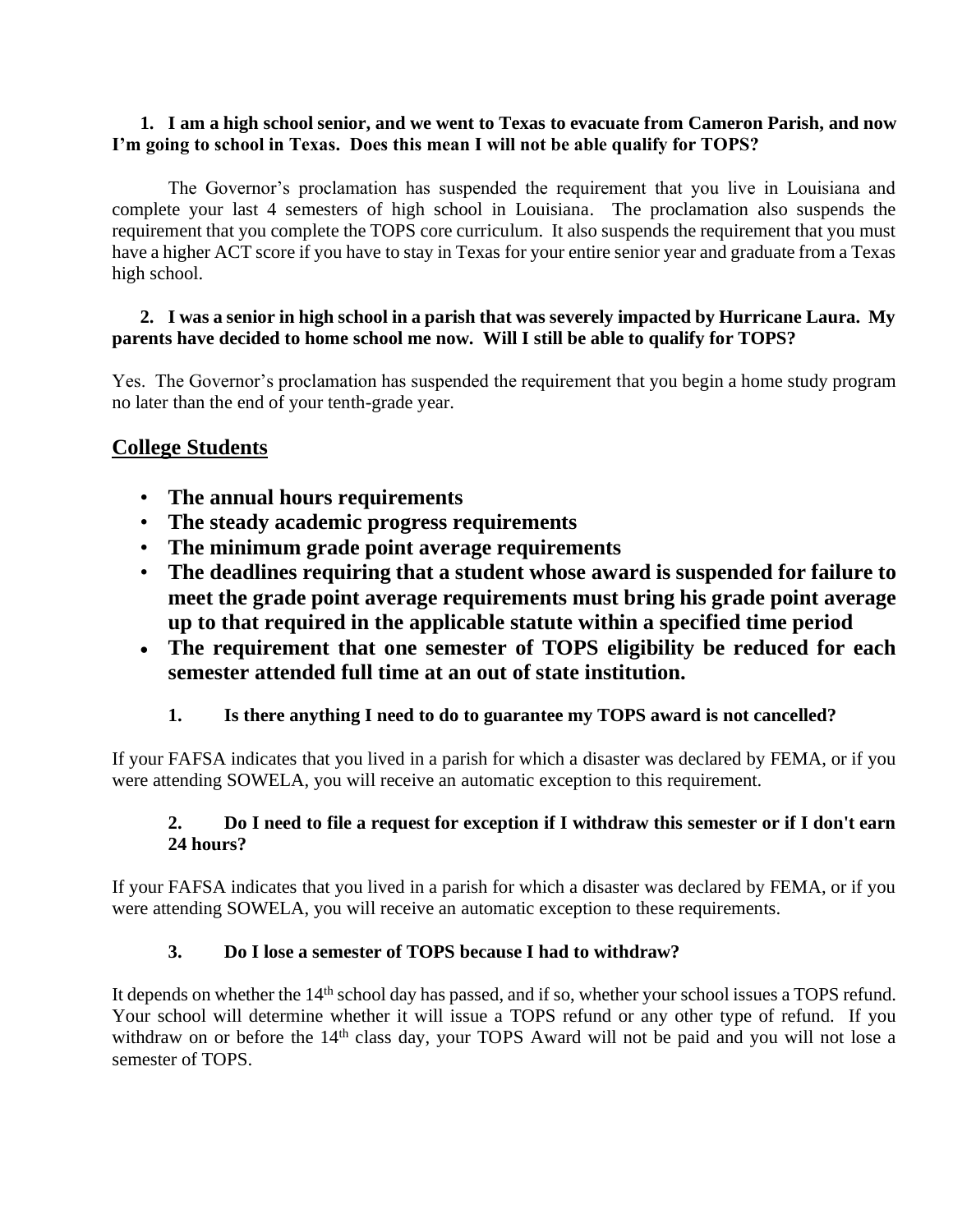### **4. What happens if my school issues a full TOPS refund?**

 If your school issues a full refund, you will receive credit for a full semester of TOPS funding as if you had never utilized the affected semester.

# **5. What happens if my school only issues a partial refund?**

 If your school provides a partial refund, you will receive credit for the portion of the TOPS award amount that is refunded. Credit for this portion will be available after you've exhausted your 8<sup>th</sup> semester or equivalent terms on TOPS.

# **6. How do I find out if my school issued a TOPS refund?**

 that we have the correct email address for you, register for a Student Hub account at [https://mylosfa.la.gov/applications/student-hub/.](https://mylosfa.la.gov/applications/student-hub/) You will also be able to check your Student Hub account You will receive an email from LOSFA at the most recent email address in LOSFA's records. To verify to see if your school provided a partial or full refund of your TOPS Award.

# **7. My school will not issue a refund. What does this mean for me?**

 If your school does not issue a refund, your TOPS eligibility will be reduced by one semester or term as it would have if you had remained enrolled throughout the semester.

### **8. I am at the end of my two-year TOPS award suspension and I will not be remaining enrolled this fall because my home was destroyed in Hurricane Laura. Does this mean I have lost my TOPS Award permanently?**

 the fall semester of 2020 is your last semester to bring your grades up, you will have one more semester to do so. Note that you will have to achieve the required GPA by the end of the spring semester of 2021 The governor's proclamation suspends the requirement that you bring your grades up by the deadline. If in order to have your award reinstated.

### **9. I requested and was granted an exception for the fall semester of 2020 to participate in an internship, but I will no longer be participating. What do I need to do to make sure my TOPS is available for fall?**

 You must enroll full time in the fall semester of 2020 if you will not be participating in the internship, unless your home of record is in one of the parishes listed above. Your school will bill LOSFA for your TOPS Award as it usually does.

### 10. I am a TOPS Opportunity recipient whose GPA was below 2.3 at the end of the spring **semester of 2020. Will my TOPS Award be paid for this fall semester of 2020?**

 During the 2020 Regular Legislative Session, a law was passed to assist students with maintaining their TOPS Awards during the COVID-19 epidemic. The law suspended the requirement that a student have a